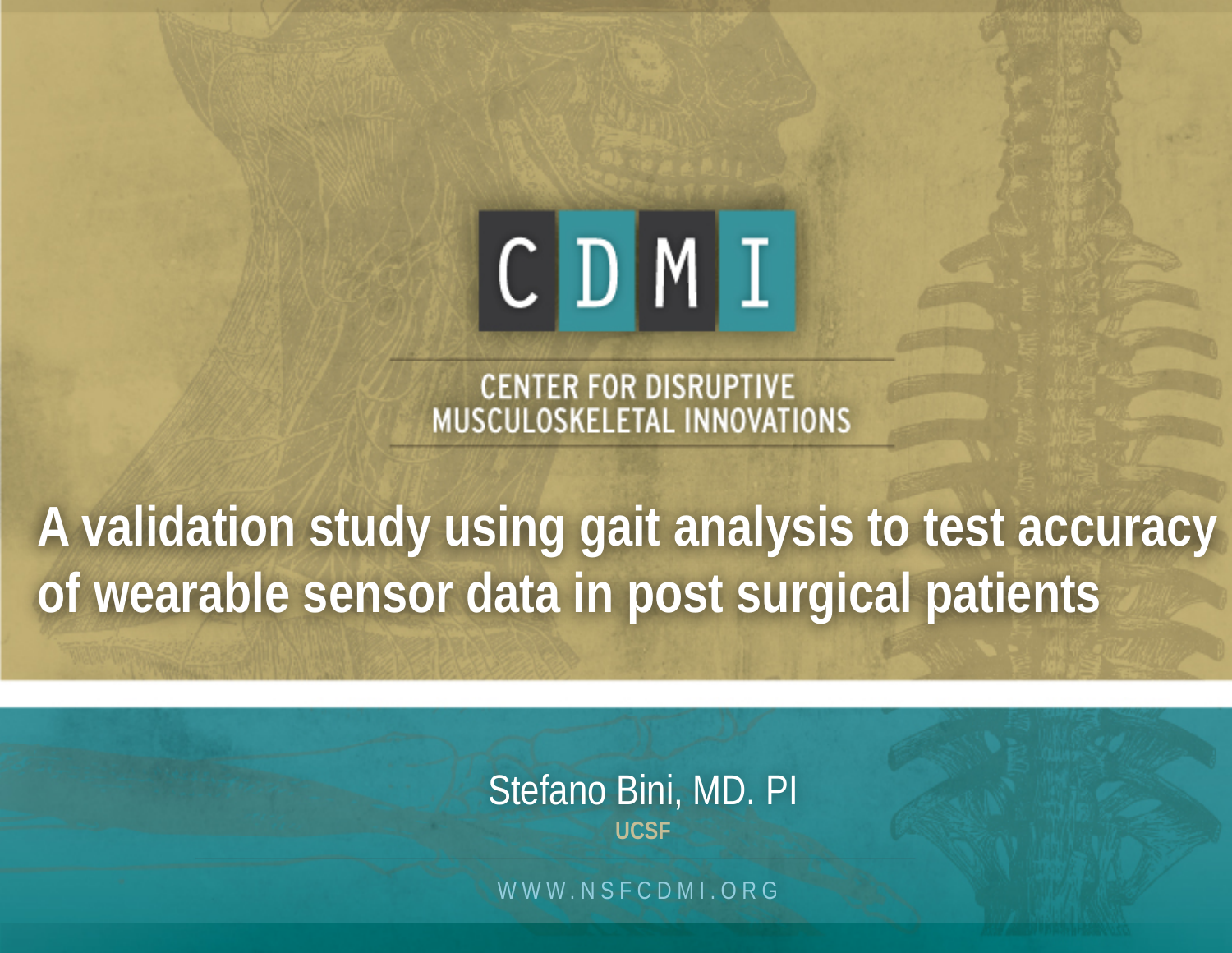## Clinical Need and Industrial Relevance

- MUSCHUELSKEE:
- In our prior study we have demonstrated that sensor data can accurately predict PRO outcomes
	- Trends in some individual data points correlate with 6 week PRO outcomes
	- Machine Learning algorithms can accurately cluster patients based on combinations of features collected from sensors
		- 2 week data correlates with 6 week PROs
		- Different data sets predict different PROs
		- EHR data not helpful

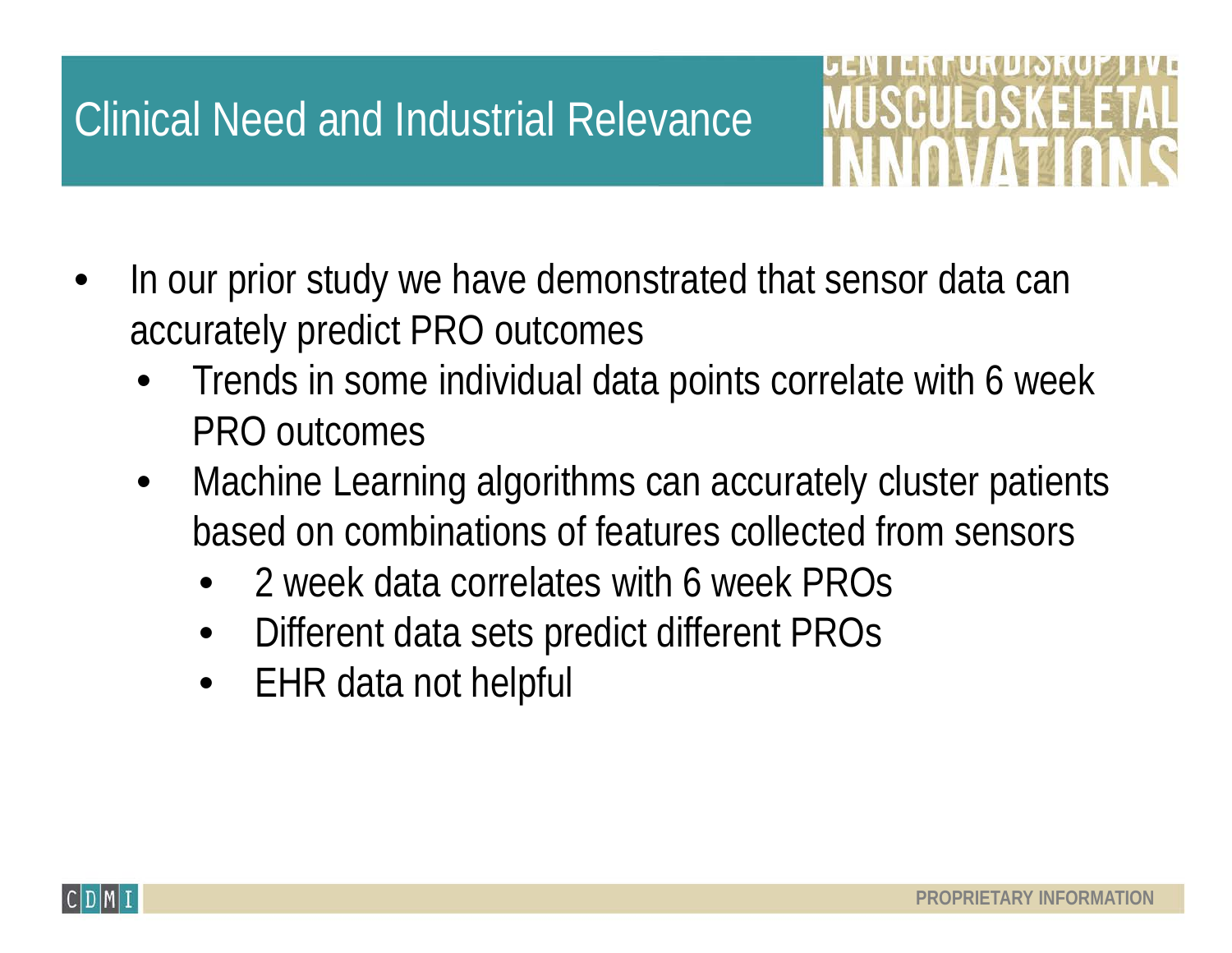## Individual Patient steps vs time



UC<sub>SF</sub>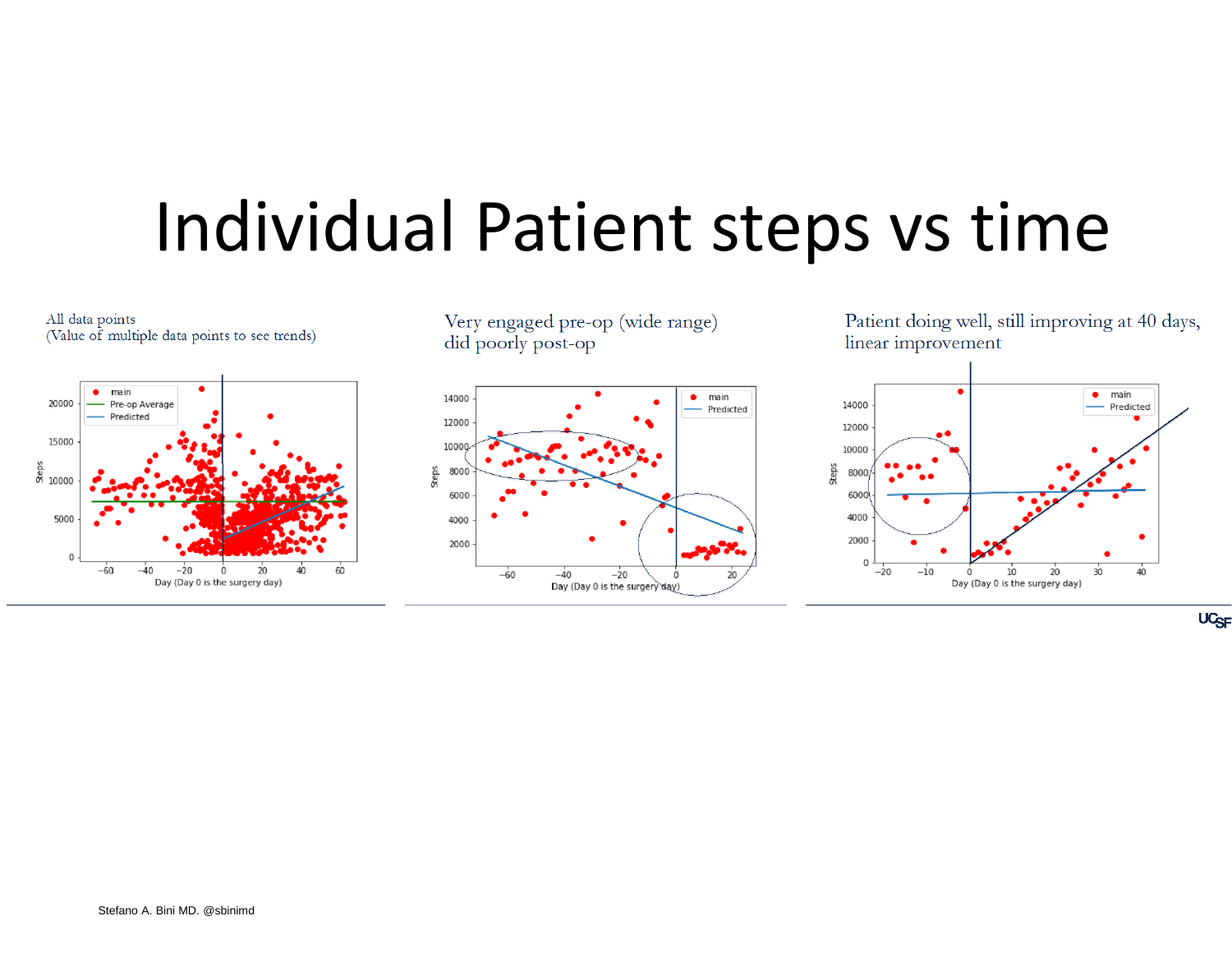### Steps vs. VR-12 PCS

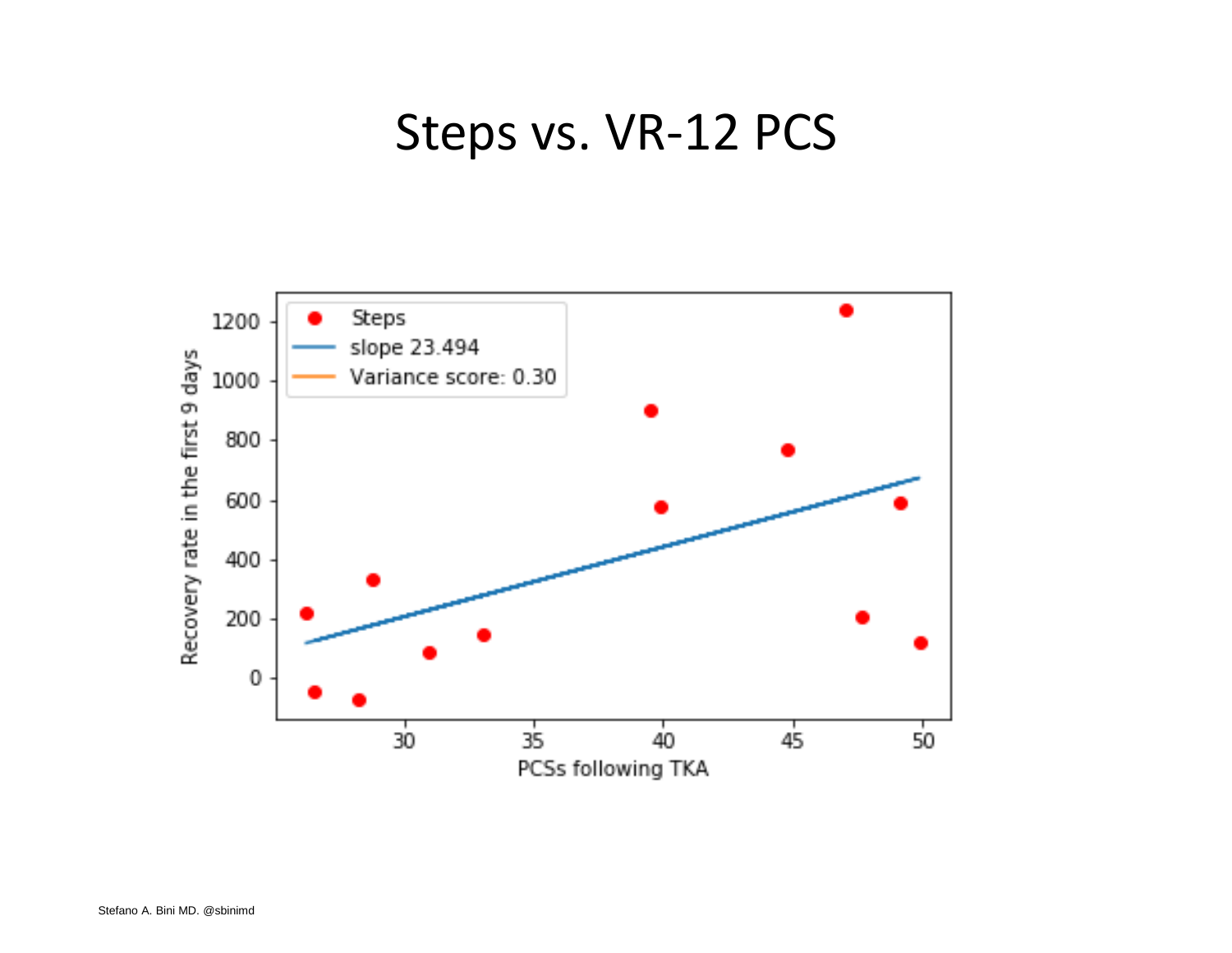## Plot of linear regression of some data points'  $R^2$



Stefano A. Bini MD. @sbinimd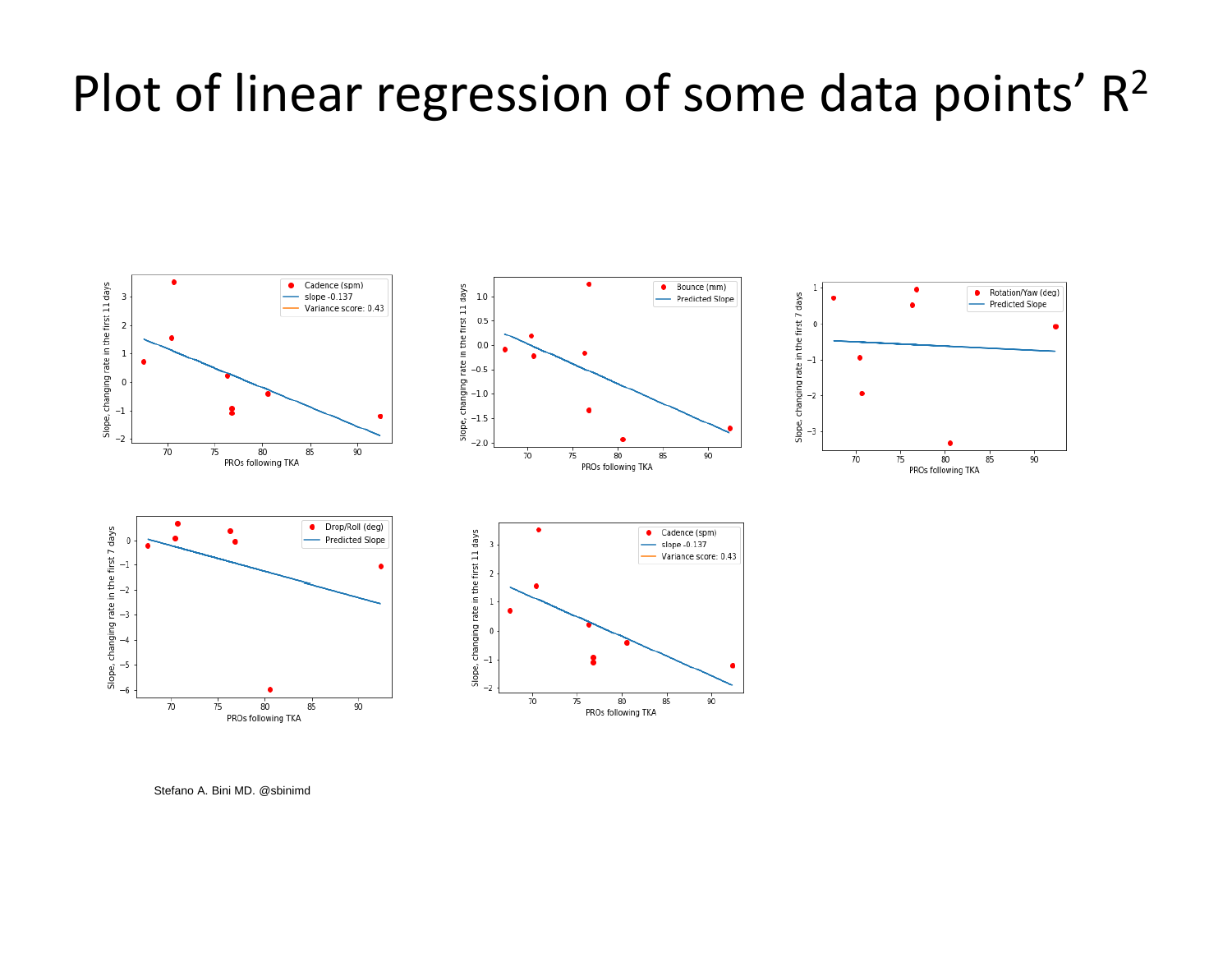## Cadence vs. VR12 PCS

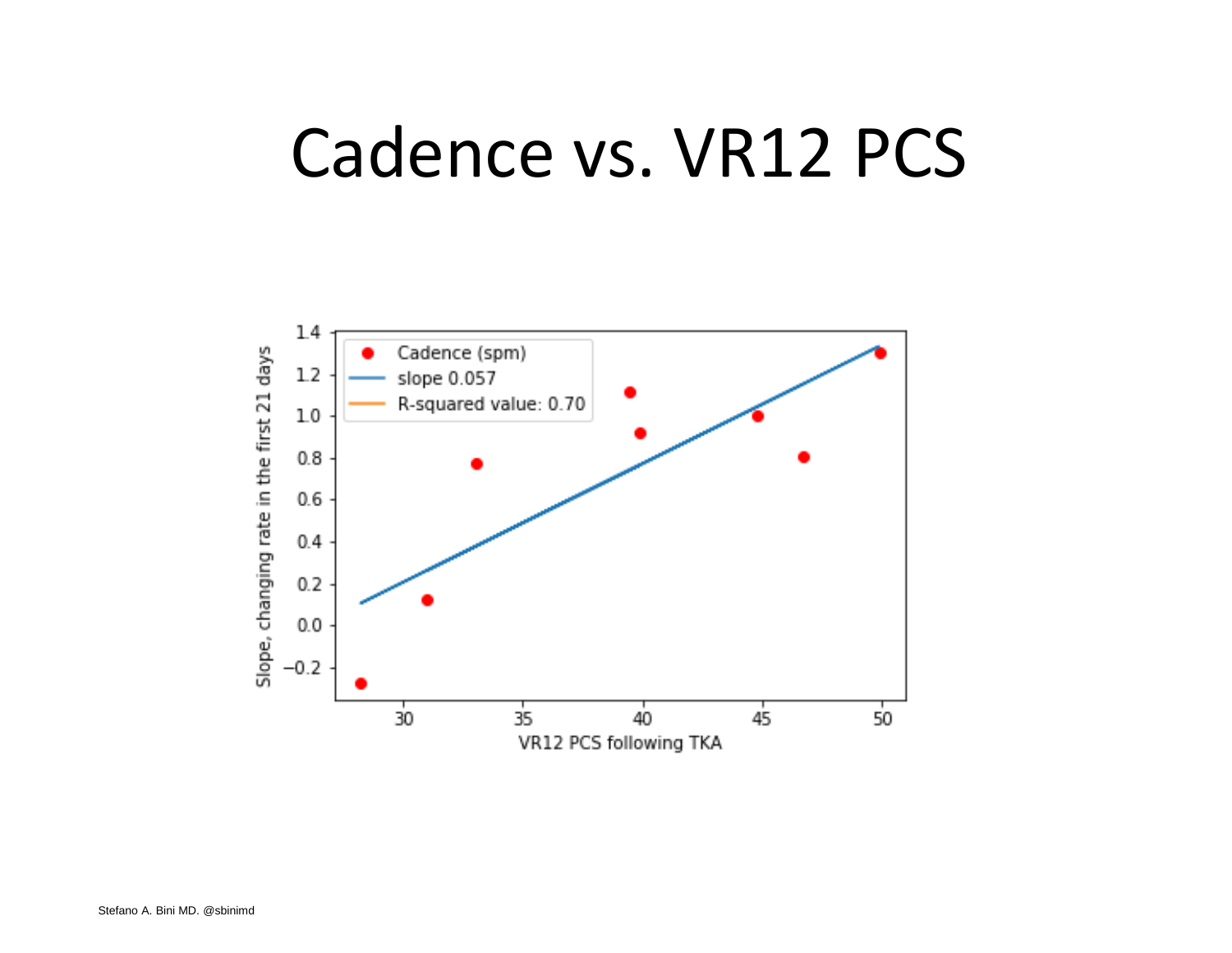## Machine Learning: K-means analysis clustering

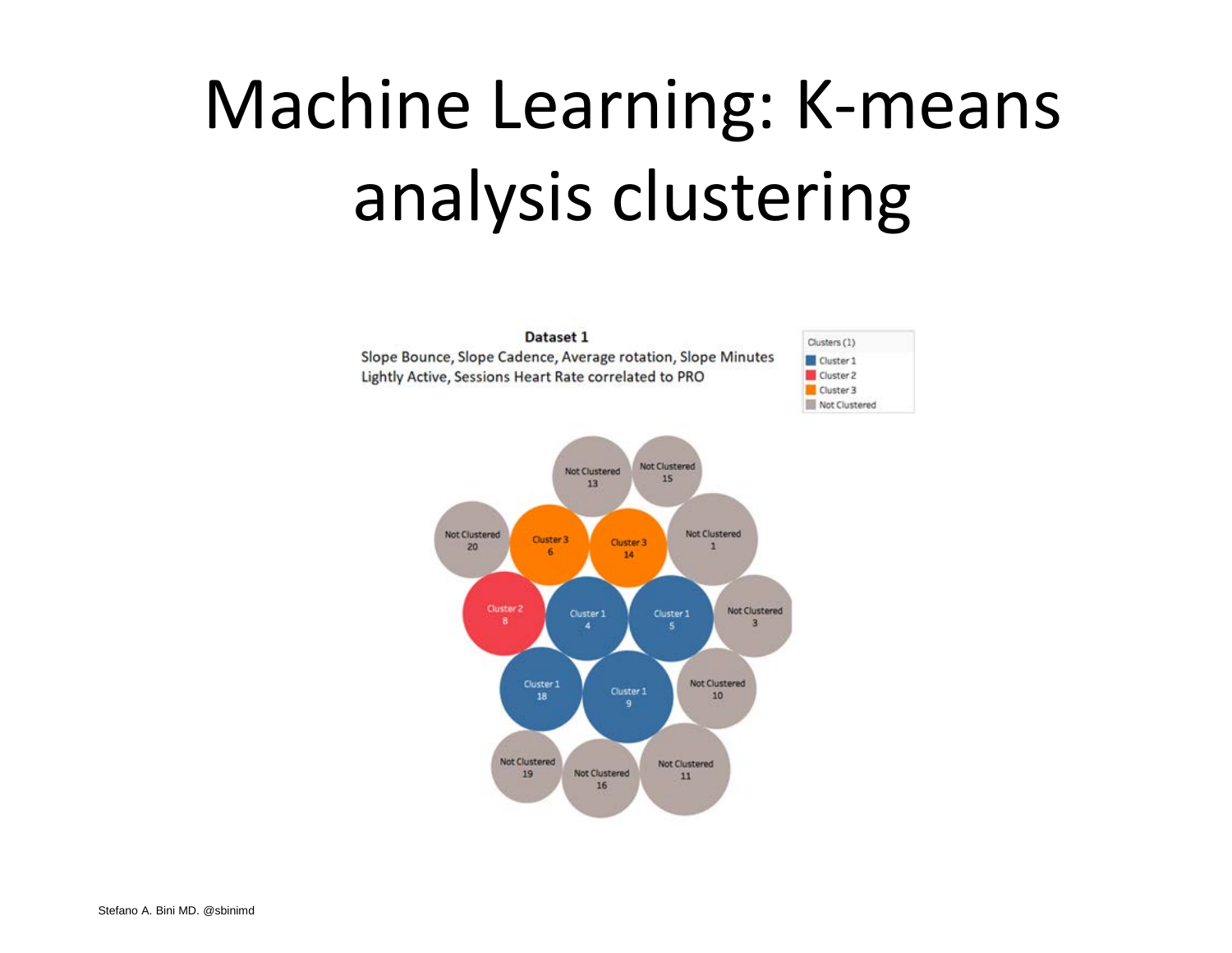## Patient clustering and PRO (HOOS/KOOS)

| <b>Sum of Slope Bounce (mm)</b>            |  |
|--------------------------------------------|--|
| <b>Sum of Slope Cadence (spm)</b>          |  |
| <b>Sum of Average Rotation/Yaw (deg)</b>   |  |
| <b>Sum of Slope Minutes Lightly Active</b> |  |
| <b>Sum of sessions HeartRate</b>           |  |

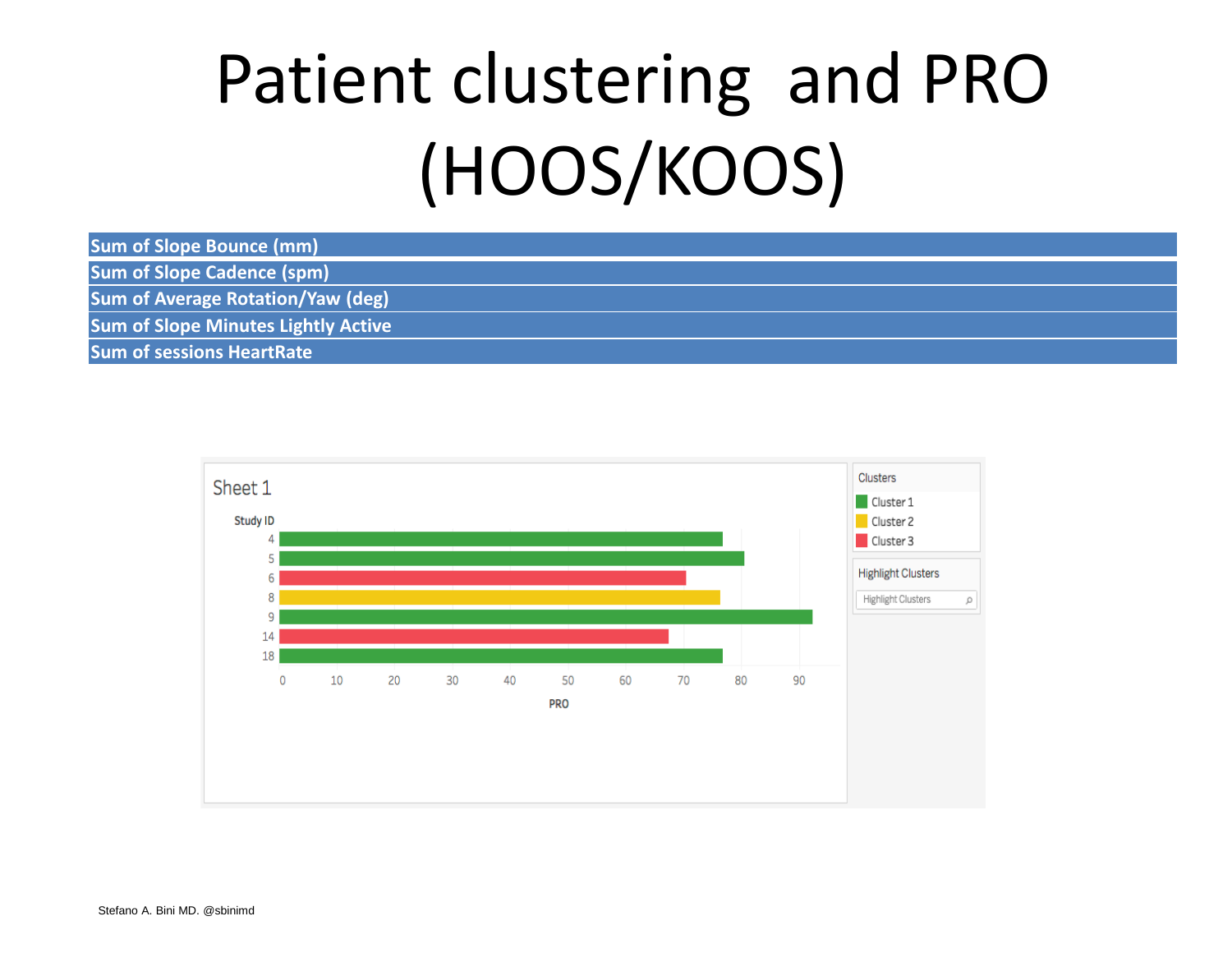## PAI vs VR12 PCS (measure of overall metabolic output)

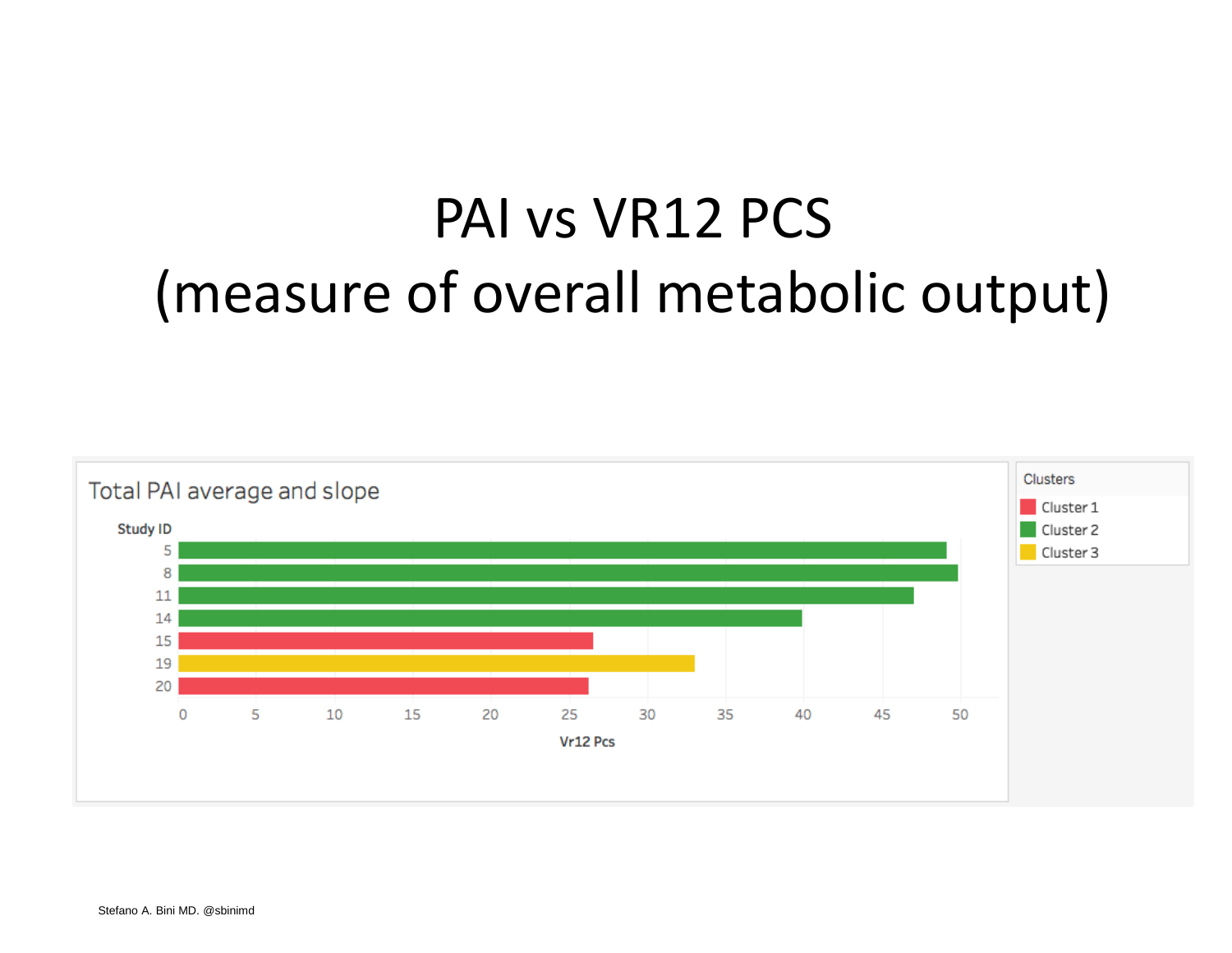### Background: accuracy study



- The accuracy and consistency of sensors to detect motion in post surgical patients has not been validated
- Reproducibility of data is important when comparing intra-subject results in the clinical setting
	- And for creating normative data sets

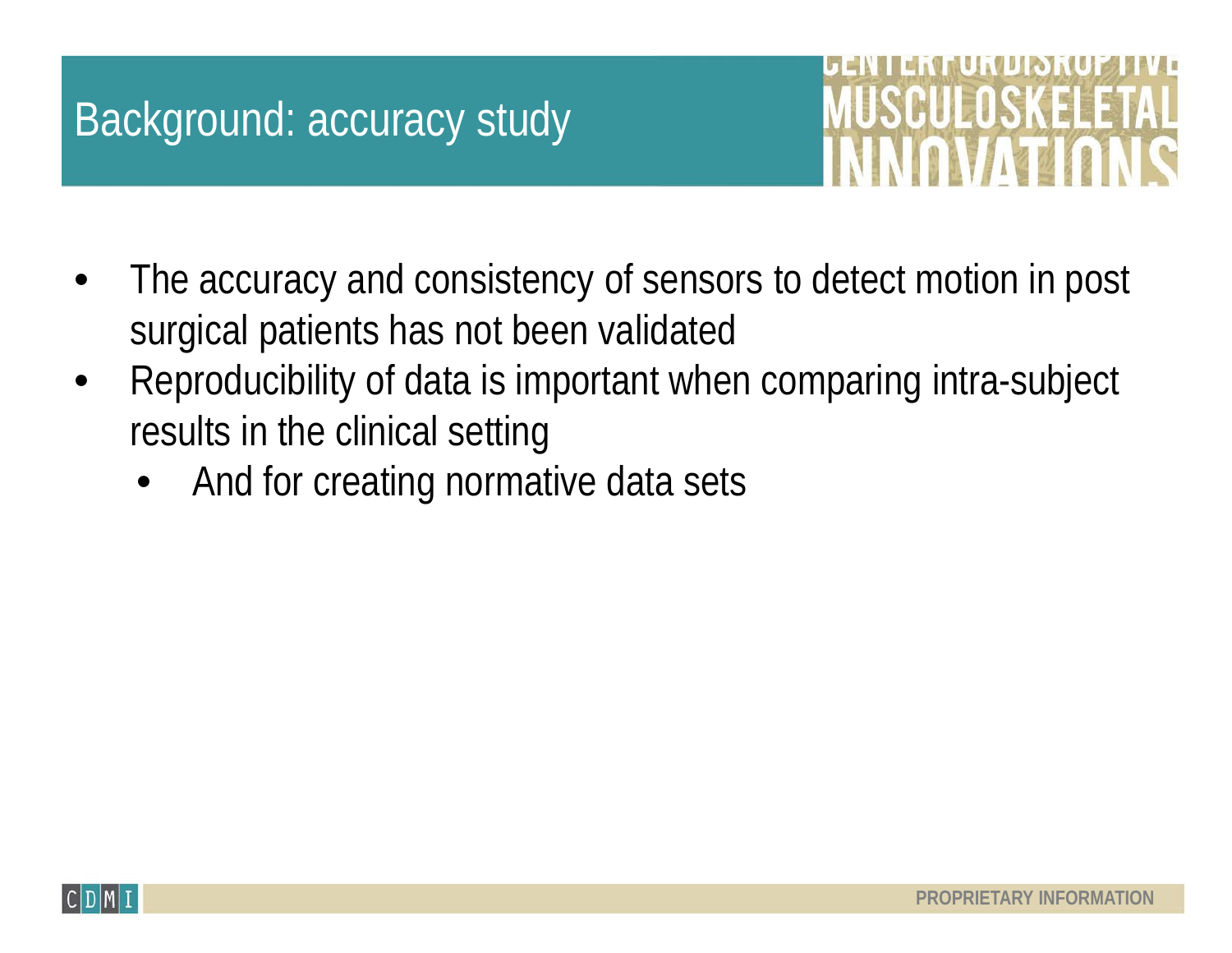### Project Aims



- Aims:
	- Perform a Pilot Study to compare the accuracy of a number of standard, OTC sensors to data collected from a state of the art gate analysis lab.
- **Hypothesis** 
	- OTC sensors can provide a measurable assessment of gait and function that is internally consistent and shows proportional inter-subject variability when compared to the gait lab data.

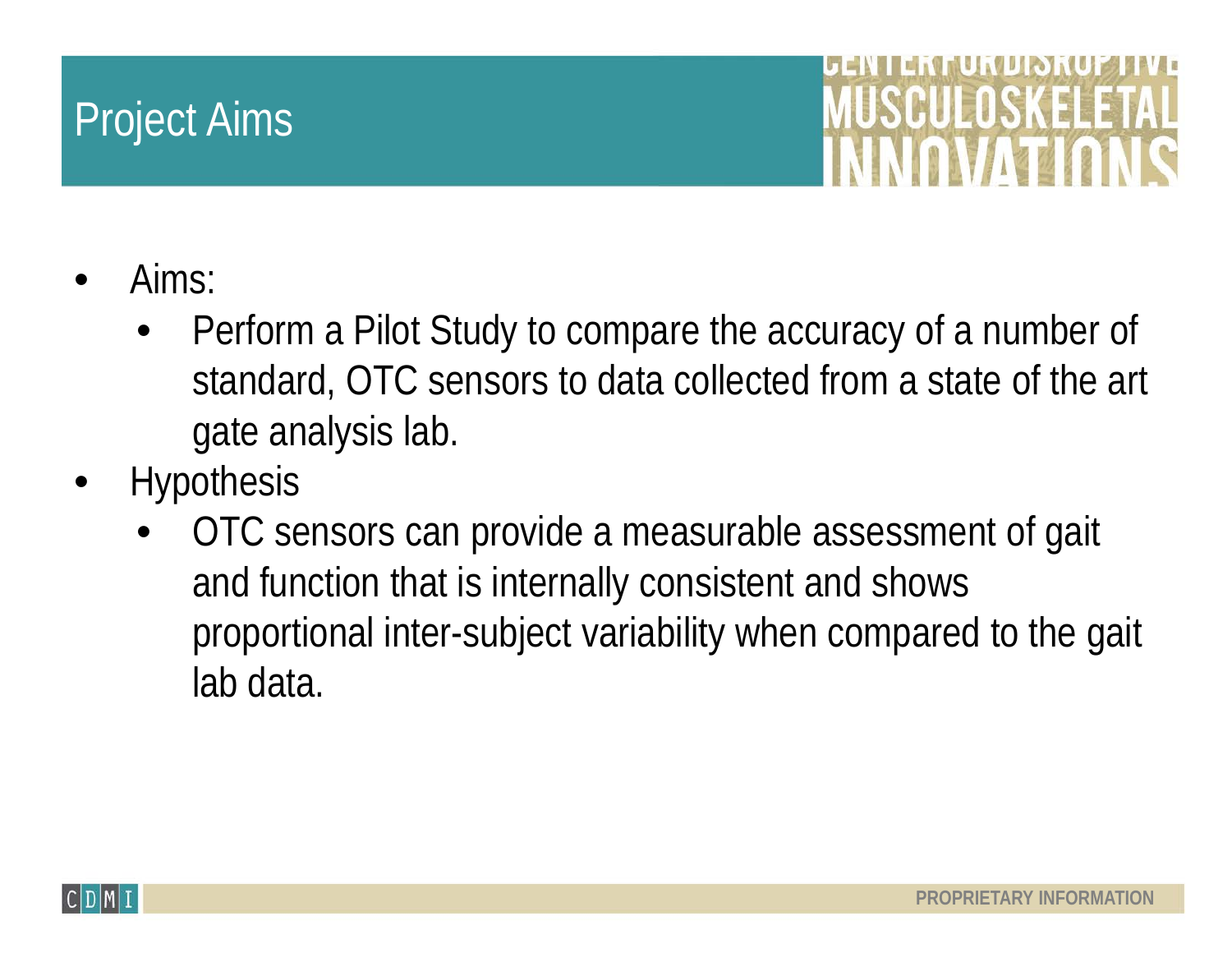## Original Methods

- Recruit 25 patients, 3 months s/p TKA and collect PRO data (VR-12, KOOS).
- Identify a number of OTC wearables based on 2017 CDMI funded study
- Collect data from sensors and simultaneously kinematic data (10 camera Vicon System) and force plate data (3 AMTI force platforms)
- Compare Gait Lab and sensor data to each other and also PRO data and age matched controls (existing data)





**LISKEE** 





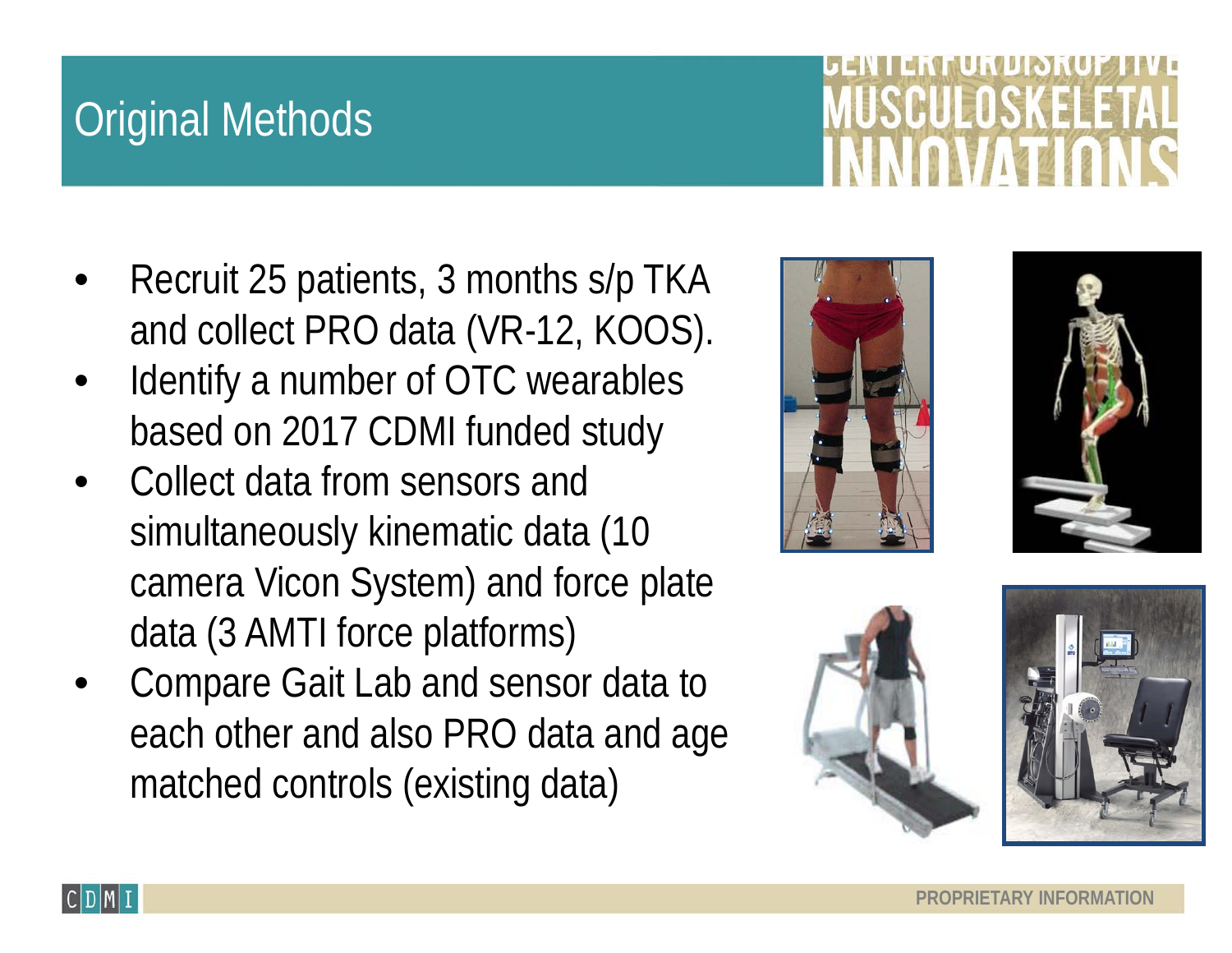## Updated Methods- sensors and data

- Recruit 25 patients, 4 weeks s/p TKA and collect sensor data
- Select OTC wearables based on 2017 CDMI study
	- LUMO
	- FITBIT
	- UnderArmour HOVR shoes
- Collect data from sensors, kinematic data (10 camera Vicon System), force plate data (3 AMTI force platforms), and EKG
- Compare Gait Lab and sensor data











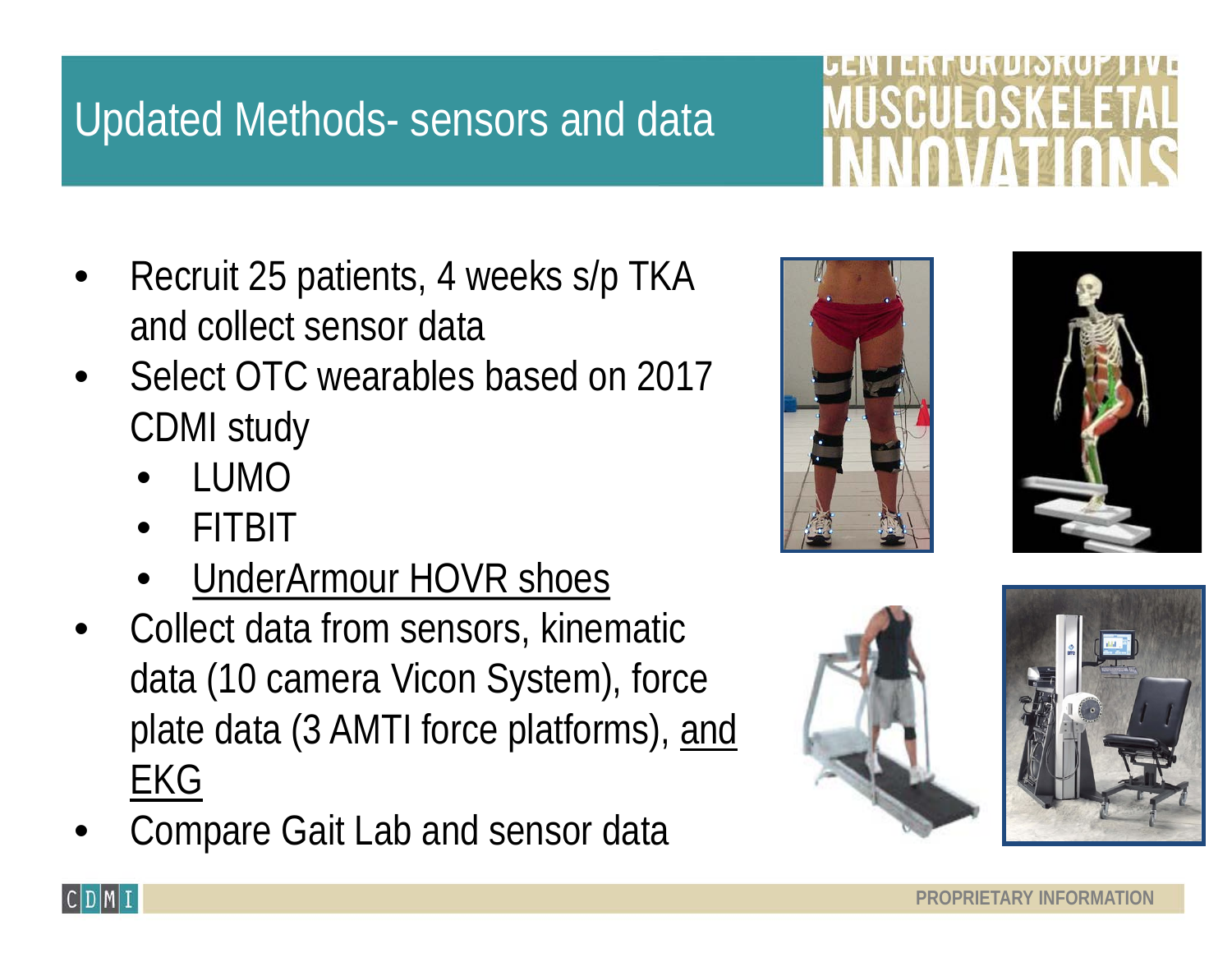## Updated Methods – Testing protocol

USINIEISKEES

- Self Selected Walk Speed test
- 30 sec Sit to Stand Task
- Stair Ascent and Descent Trial
- Treadmill level, incline and decline walking (speed: 1.3 M/s)
- Timed Get Up and Go Test
- 40 meter walk test
- Stair climbing test
- Heart Rate and Calories Burned Analysis
	- Certified exercise physiologist







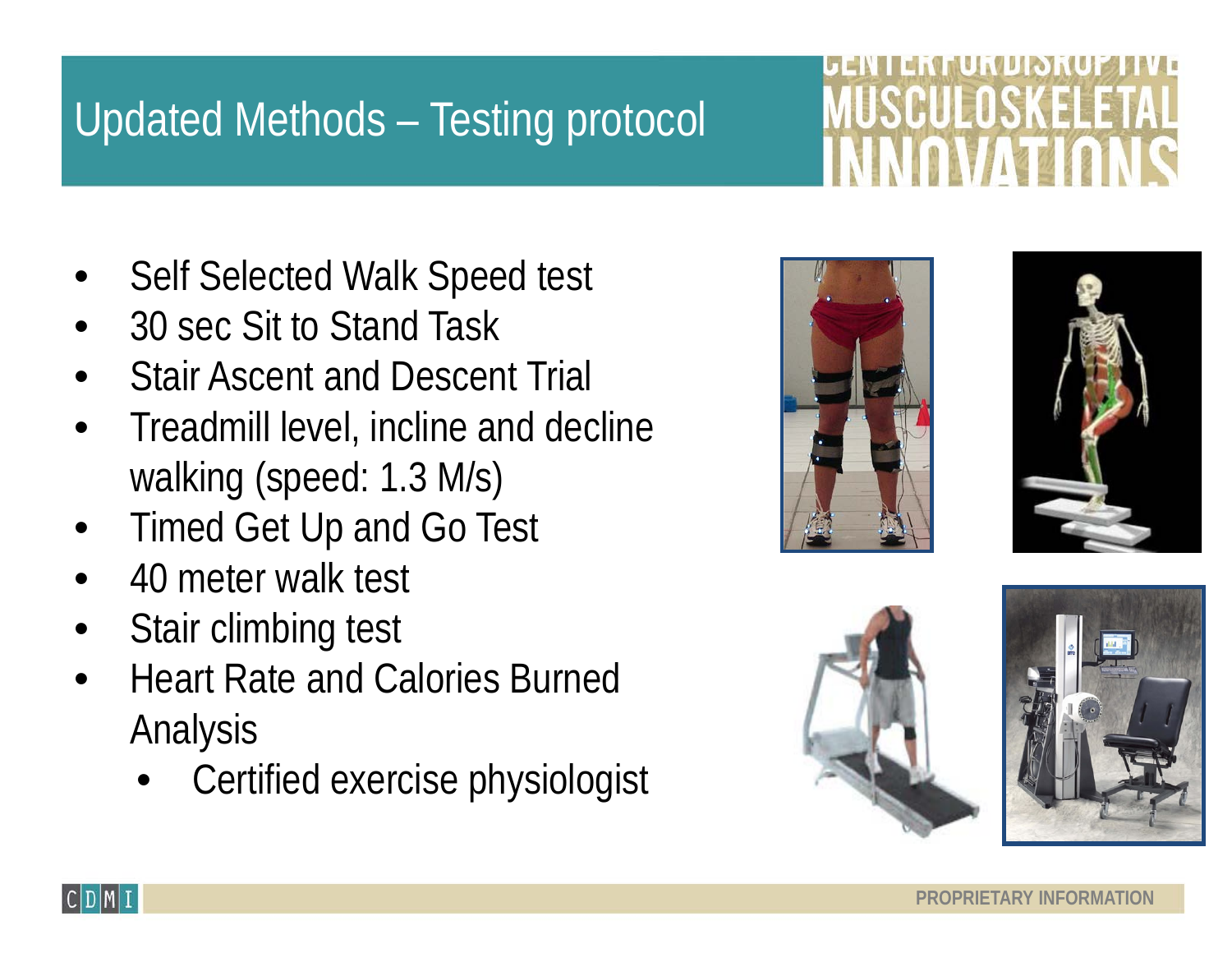#### **Milestones**



- Submitted IRB
- Completed predicate study
- Updated study design details based on results of prior study
- **Delays** 
	- IRB
	- CRC
	- Prior Study data completion
- Timeline: depending on when we get the IRB, we can probably recruit patients and run them through over the summer without too much delay